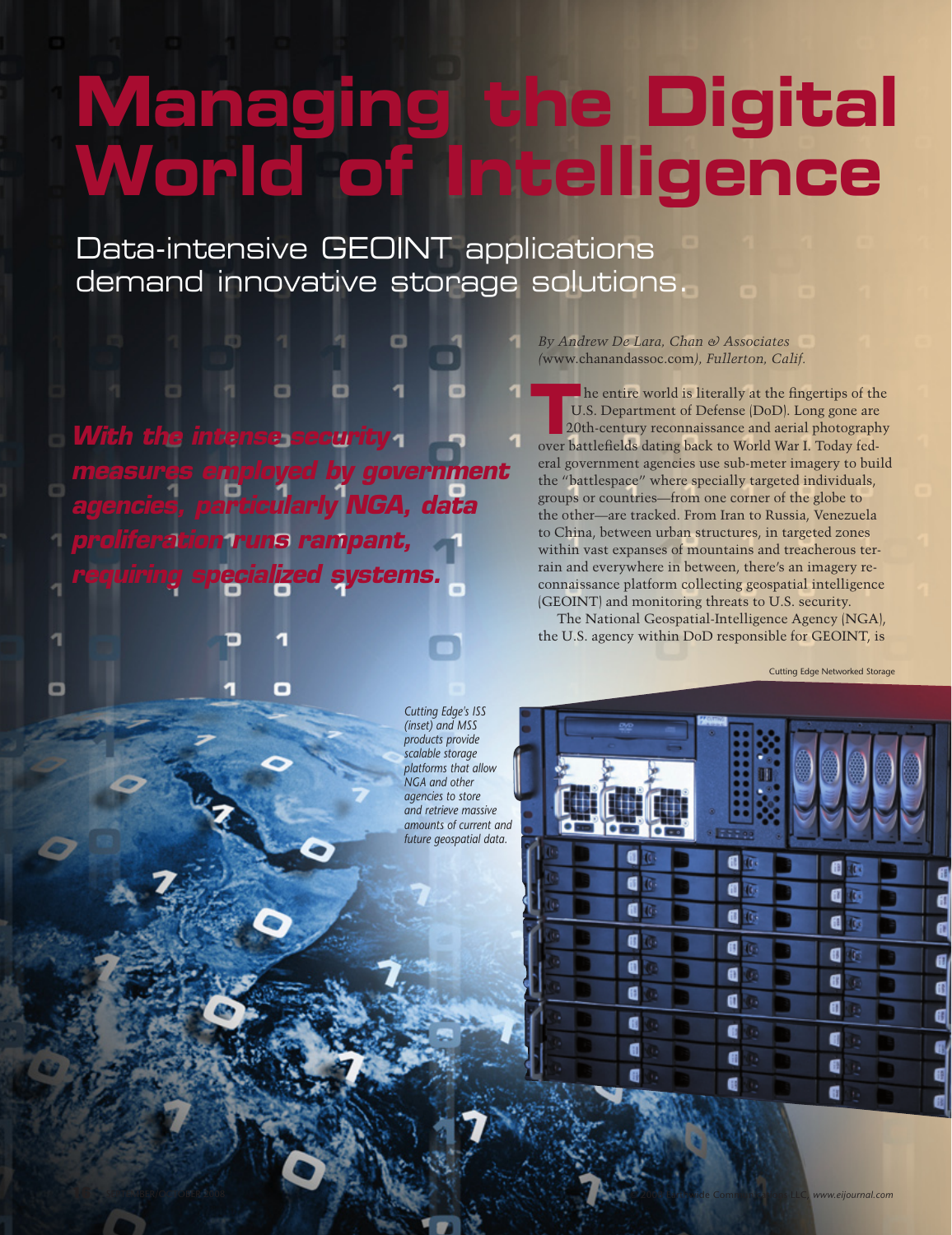charged with collecting, analyzing and distributing geospatial data to adjoining government agencies for a variety of military, civil and international needs. During its history, NGA (and its predecessor organizations) has evolved from map-based imagery products to a digital and soft-copy environment that takes advantage of myriad data sources, from airborne and satellite systems to geographic information system-based virtual globe programs such as Google Earth. The data are stored on servers with high-performance networked-attached storage (NAS) systems, available to users working with critical intelligence operations.

## **Challenges of Storing the Earth**

The proliferation of imagery intelligence brings many unique challenges to the operators of the complex systems involved. One of NGA's biggest challenges is storing and retrieving such massive amounts of current and future geospatial data.

GEOINT is one of the most computational and data-intensive operations on the planet. Advancements in data gathering technologies, analysis algorithms, and 2-D, 3-D and 4-D geological and geospatial modeling, as well as real-time data processing, have resulted in a proliferation of data, with raw datasets greater than several terabytes in size. Accessing and managing historical data archives adds additional time and expense in this global competitive environment—where time is money.

With the intense security measures employed by government agencies, particularly NGA, data proliferation runs rampant, requiring specialized systems. To meet these needs, Cutting Edge Networked Storage (*www.cuttedge.com*) has pro-

> vided commoditized and custom storage solutions to government data-intensive programs for more than 14 years. The company specializes in GIS environments, tailoring enterprise solutions for complex, mission-critical applications such as GEOINT.

"The resolution of satellite imagery has greatly increased, and government organizations such as NGA need to monitor every corner of the world in intervals of just a few minutes," says Cutting Edge CEO Michael Ehman, whose company has worked with NGA and adjoining firms and agencies.

Cutting Edge's Integrated Storage Solution (ISS) and Modular Storage Solution (MSS) provide scalable storage platforms that help users at NGA and other agencies consolidate GIS applications with vector and raster data sets for continuous and timely information access, exploration and publication. The MSS also is being deployed with ESRI and Google Earth programs, among others.

## **Overseeing a Sea of Data**

ö

**Provin** 

.

One company that knows first hand about the unique challenges posed in the GEOINT environment is Simulyze (*www.simulyze.com*), which provides software products and associated integra-

tion and operations support to government and commercial customers in the areas of situational awareness, real-time data processing, visualization and analysis.

Simulyze's Flight Control, a commercial situational-awareness software product, integrates numerous planning and real- and near-real-time data sources. The product integrates geospatial foundation information such as maps and imagery with operational planning data, such as air-tasking



*An interactive Google Earth globe displays real-time data processed and output by Flight Control. The display shows real-time air traffic and ship traffic over and around the United States. A user can configure customized alerts for items of interest that are displayed when the event occurs.*

orders; near-real-time operational data, such as the Global Command and Control System Common Operating Picture and Predator data; and near-realtime intelligence data. Flight Control processes many disparate data sources, normalizes the data and correlates/fuses the data into an integrated decision-support system environment.

Chris Schmitt, a C4 ISR Systems Analyst and Google Earth specialist for Simulyze, points out that proper storage volume is critical for a successful GIS.

"About two and half years ago, a government organization tasked Simulyze to design and implement an architecture to process, store and display real-time and other types of data into a variety of visualization and analytic tools," says Schmitt. "One component of this overarching architecture involved Simulyze integrating its real-time Flight Control Enterprise Servers and Flight Control Desktops with Google Earth. This capability would allow users to visualize the large volumes of data processed by Simulyze in Google Earth."

An 8-terabyte Cutting Edge direct-attached storage (DAS) unit was purchased initially to serve as the system's primary repository, providing adequate storage to satisfy the client's initial requirements. But facing rapid user growth and increased availability of high-resolution imagery, the system filled the 8 terabytes within a couple of years, sparking demand for substantially increased storage capacity. Cutting Edge then provided Simulyze and its government client with two 48-bay, 36-terabyte NAS units.

m